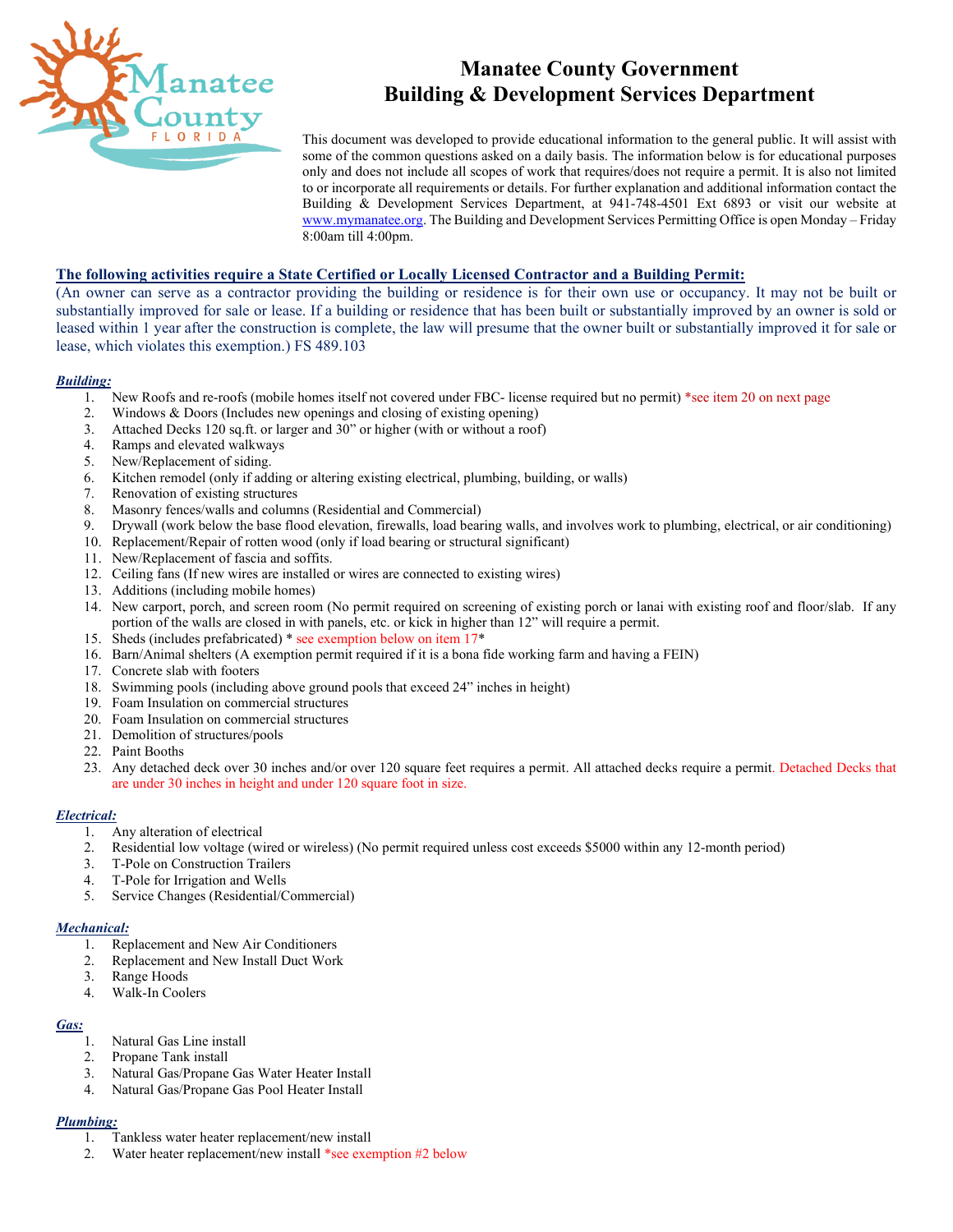- 3. Backflow replacement/new install
- 4. Re-pipe
- 5. New water service
- 6. New sewer/replacement

#### **The following activities do not require a permit:**

#### *Building:*

- 1. Painting
- 2. Wallpaper and other wall coverings
- 3. Rescreening, any repairs of hardware or fasteners but requires a license.
- 4. Pressure cleaning
- 5. Trim carpentry
- 6. Flooring (tile, carpet, laminate, wood, etc.)
- 7. Paneling (Indoor nonstructural)
- 8. Shelving (New Commercial may require a permit)
- 9. Popcorn ceilings (remove and refinish)
- 10. Cabinet installation
- 11. Ceiling fans (if plugged into an existing electrical outlet)
- 12. Residential home alarms (wired or wireless if under \$5000)
- 13. Replacing of old drywall to new (Installation or replacement of drywall if the contract does not include work on load bearing walls or any plumbing, electrical, or air conditioning work.)
- 14. Insulation on residential.
- 15. Non-Structural residential fences, such as wood, chain link and vinyl are exempt from obtaining a building permit when located on a one or two-family lot that is not located in the Regulatory Floodplain.
- 16. Window in Mobile homes (Permit is required for any additions to the original Mobile Home)
- 17. Prefabricated sheds used as tool and storage, playhouses and similar uses provided the floor area does not exceed 120 square feet and not over 8 feet high, calculated from mean roof height, however zoning and flood regulations will still apply.
- 18. Roof Overs (not free standing), re roofs on mobile homes as delivered from factory do not need a permit but does require a license. Any addition to the Mobile home does require permit and license.
- 19. Installation or repair od satellite antennas that are one meter (approx. 39 inches) or less in diameter which are located on commercial or industrial properties. For residential properties, the installation or repair of satellite antennas attached to primary structures which are one meter (approx. 39 inches) or less in diameter are exempt from permit requirements. Note: permit exemption does not exclude dishes from being safely installed.
- 20. Playground equipment (swings, slides, monkey bars, basketball hoops, doghouses and pump covers) for residential use. All equipment and structures must meet zoning setbacks. Any electric service to such playground equipment or any structural element such as footers/structural slabs requires a permit and compliance with the Florida Building Code.
- 21. Detached Decks that are under 30 inches in height and under 120 square foot in size. Any detached deck over 30 inches and/or over 120 square feet requires a permit. All attached decks require a permit.
- 22. Non-structural concrete/paver patios

## *Electrical:*

- 1. Repair or replacement of electrical wall switches and wall outlet devices (receptacles) 20 amps and 120 volts or less.
- 2. Low-voltage electrical systems in single-family residences, duplexes and townhouses (excludes condos)
- 3. Portable heating appliances

## *Mechanical:*

- 1. Replacement of window air conditioning unit
- 2. Installation of ductless range hoods
- 3. Portable heating appliances
- 4. Portable cooling unit
- 5. Steam, hot or chilled water piping within any heating or cooling equipment regulated by this code
- 6. Replacement of any part which does not alter its approval or make it unsafe
- 7. Portable evaporative cooler
- 8. Self-contained refrigeration system containing 10 pounds (4.54 kg) or less of refrigerant and actuated by motors of one-horsepower (746 W) or less
- 9. The installation, replacement, removal or metering or any load management control device
- 10. Repair of residential air conditioning duct
- 11. Repair/replacement of residential coil, compressor or refrigerant piping by licensed air conditioning or mechanical contractor
- 12. Repair/replacement of residential non-combustion heating by licensed air conditioning or mechanical contractor
- 13. Repair of residential ventilation fans

# *Gas:*

- 1. Portable heating device
- 2. Replacement of any minor part that does not alter approval of equipment or make such equipment unsafe